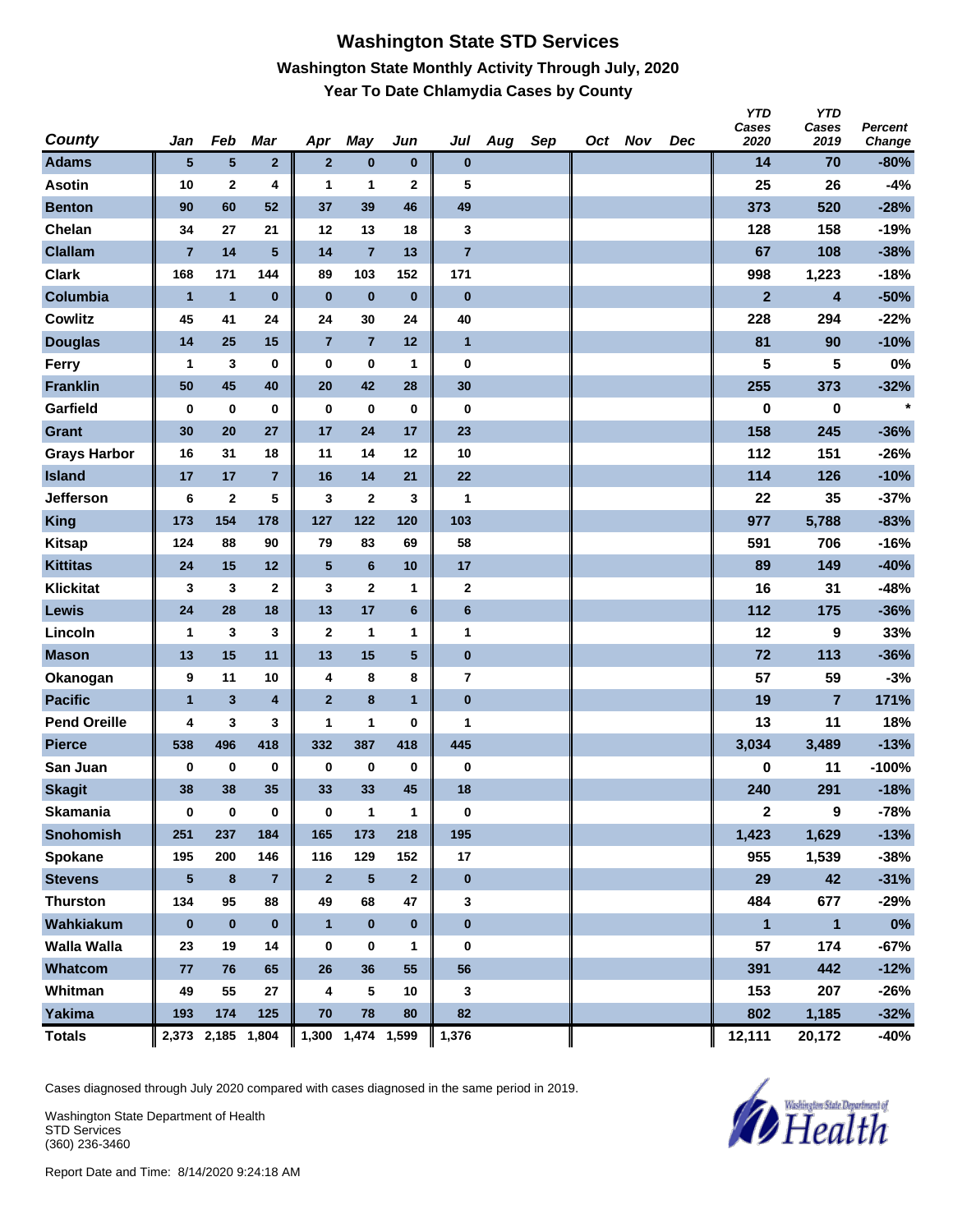## **Washington State STD Services Washington State Monthly Activity Through July, 2020 Year To Date Gonorrhea Cases by County**

| <b>County</b>       | Jan                     | Feb                     | Mar            | Apr          | May              | Jun                     | Jul                     | Aug | Sep | Oct Nov | Dec | <b>YTD</b><br>Cases<br>2020 | <b>YTD</b><br>Cases<br>2019 | <b>Percent</b><br>Change |
|---------------------|-------------------------|-------------------------|----------------|--------------|------------------|-------------------------|-------------------------|-----|-----|---------|-----|-----------------------------|-----------------------------|--------------------------|
| <b>Adams</b>        | $\mathbf{1}$            | $\mathbf{1}$            | $\mathbf{1}$   | $\mathbf{1}$ | $\bf{0}$         | $\bf{0}$                | $\pmb{0}$               |     |     |         |     | 4                           | 10                          | $-60%$                   |
| <b>Asotin</b>       | 1                       | 1                       | 1              | $\bf{0}$     | 1                | $\mathbf 2$             | 5                       |     |     |         |     | 11                          | 9                           | 22%                      |
| <b>Benton</b>       | 19                      | 18                      | 19             | 14           | 27               | 24                      | 22                      |     |     |         |     | 143                         | 136                         | 5%                       |
| Chelan              | $\overline{\mathbf{r}}$ | $\overline{7}$          | 3              | 4            | $\mathbf{3}$     | 3                       | 3                       |     |     |         |     | 30                          | 18                          | 67%                      |
| <b>Clallam</b>      | $\mathbf 2$             | $\overline{2}$          | $\bf{0}$       | $\bf{0}$     | $\bf{0}$         | $\bf{0}$                | $\bf{0}$                |     |     |         |     | 4                           | 15                          | $-73%$                   |
| <b>Clark</b>        | 60                      | 74                      | 58             | 46           | 36               | 52                      | 54                      |     |     |         |     | 380                         | 335                         | 13%                      |
| Columbia            | $\overline{1}$          | $\pmb{0}$               | $\bf{0}$       | $\pmb{0}$    | $\bf{0}$         | $\pmb{0}$               | $\pmb{0}$               |     |     |         |     | 1                           | $\bf{0}$                    | $\star$                  |
| <b>Cowlitz</b>      | 8                       | $\overline{\mathbf{r}}$ | 5              | 3            | 6                | $\mathbf 2$             | 3                       |     |     |         |     | 34                          | 68                          | $-50%$                   |
| <b>Douglas</b>      | $\mathbf{3}$            | $\overline{\mathbf{5}}$ | $\overline{2}$ | 4            | $\bf{2}$         | $\mathbf{2}$            | $\pmb{0}$               |     |     |         |     | 18                          | 11                          | 64%                      |
| Ferry               | $\bf{0}$                | 0                       | 1              | 0            | $\bf{0}$         | 0                       | $\bf{0}$                |     |     |         |     | 1                           | 3                           | $-67%$                   |
| <b>Franklin</b>     | 10                      | $\boldsymbol{9}$        | 9              | 3            | 13               | 16                      | 10                      |     |     |         |     | 70                          | 88                          | $-20%$                   |
| Garfield            | $\bf{0}$                | 0                       | 0              | $\bf{0}$     | $\bf{0}$         | 0                       | 0                       |     |     |         |     | 0                           | 0                           | $\star$                  |
| <b>Grant</b>        | $6\phantom{1}6$         | ${\bf 5}$               | 13             | 12           | $\boldsymbol{9}$ | $\overline{7}$          | $\overline{7}$          |     |     |         |     | 59                          | 46                          | 28%                      |
| <b>Grays Harbor</b> | $\overline{\mathbf{r}}$ | 10                      | 9              | 4            | 9                | $\overline{\mathbf{r}}$ | 1                       |     |     |         |     | 47                          | 34                          | 38%                      |
| <b>Island</b>       | $\bf{2}$                | $\mathbf{3}$            | $\mathbf{1}$   | $\mathbf{1}$ | $\mathbf{1}$     | $\mathbf{1}$            | $\overline{\mathbf{4}}$ |     |     |         |     | 13                          | 22                          | $-41%$                   |
| Jefferson           | 0                       | 0                       | 1              | 3            | $\bf{0}$         | 4                       | 0                       |     |     |         |     | 8                           | 4                           | 100%                     |
| <b>King</b>         | 441                     | 375                     | 328            | 218          | 297              | 314                     | 273                     |     |     |         |     | 2,246                       | 2,635                       | $-15%$                   |
| <b>Kitsap</b>       | 28                      | 27                      | 19             | 22           | 20               | 17                      | 13                      |     |     |         |     | 146                         | 141                         | 4%                       |
| <b>Kittitas</b>     | $\boldsymbol{4}$        | $\pmb{0}$               | $\bf{0}$       | $\mathbf{2}$ | $\mathbf{1}$     | $\mathbf{1}$            | $\mathbf{2}$            |     |     |         |     | 10                          | 15                          | $-33%$                   |
| <b>Klickitat</b>    | 1                       | 0                       | 0              | 0            | $\bf{0}$         | 1                       | 0                       |     |     |         |     | $\mathbf 2$                 | 12                          | $-83%$                   |
| <b>Lewis</b>        | $\sqrt{5}$              | $\mathbf{3}$            | 4              | $\mathbf{2}$ | $\bf{2}$         | $\mathbf{1}$            | $\pmb{0}$               |     |     |         |     | 17                          | 31                          | $-45%$                   |
| Lincoln             | $\mathbf{2}$            | 1                       | 0              | 1            | $\bf{0}$         | 0                       | 1                       |     |     |         |     | 5                           | 4                           | 25%                      |
| <b>Mason</b>        | $\mathbf{1}$            | $\overline{\mathbf{5}}$ | 4              | $\mathbf{1}$ | $\overline{1}$   | 3                       | $\pmb{0}$               |     |     |         |     | 15                          | 28                          | $-46%$                   |
| Okanogan            | 1                       | 5                       | 3              | 3            | $\mathbf{1}$     | 5                       | 1                       |     |     |         |     | 19                          | 15                          | 27%                      |
| <b>Pacific</b>      | $\overline{1}$          | $\pmb{0}$               | $\mathbf{1}$   | $\pmb{0}$    | $\bf{0}$         | $\bf{0}$                | $\bf{0}$                |     |     |         |     | $\overline{2}$              | $\mathbf{1}$                | 100%                     |
| <b>Pend Oreille</b> | $\mathbf 1$             | 3                       | 1              | $\bf{0}$     | $\bf{0}$         | 1                       | $\bf{0}$                |     |     |         |     | 6                           | 1                           | 500%                     |
| <b>Pierce</b>       | 225                     | 180                     | 196            | 161          | 195              | 186                     | 203                     |     |     |         |     | 1,346                       | 1,145                       | 18%                      |
| San Juan            | $\bf{0}$                | 0                       | 0              | 0            | $\bf{0}$         | 0                       | 0                       |     |     |         |     | 0                           | 2                           | $-100%$                  |
| <b>Skagit</b>       | 16                      | 12                      | $\overline{2}$ | 14           | 14               | 8                       | 5                       |     |     |         |     | 71                          | 58                          | 22%                      |
| <b>Skamania</b>     | $\bf{0}$                | $\pmb{0}$               | 0              | $\bf{0}$     | $\mathbf{1}$     | $\pmb{0}$               | $\mathbf 0$             |     |     |         |     | 1                           | 1                           | $0\%$                    |
| <b>Snohomish</b>    | 75                      | 62                      | 66             | 50           | 46               | 70                      | 56                      |     |     |         |     | 425                         | 438                         | $-3%$                    |
| Spokane             | 77                      | 74                      | 52             | 58           | 47               | 49                      | 17                      |     |     |         |     | 374                         | 579                         | $-35%$                   |
| <b>Stevens</b>      | $\overline{\mathbf{4}}$ | $\pmb{0}$               | $3\phantom{a}$ | $\bf{0}$     | $\pmb{0}$        | $\bf{0}$                | $\mathbf{1}$            |     |     |         |     | $\pmb{8}$                   | 13                          | $-38%$                   |
| <b>Thurston</b>     | 25                      | 21                      | 24             | 10           | 12               | 21                      | 1                       |     |     |         |     | 114                         | 138                         | $-17%$                   |
| Wahkiakum           | $\pmb{0}$               | $\pmb{0}$               | $\pmb{0}$      | $\bf{0}$     | $\pmb{0}$        | $\bf{0}$                | $\pmb{0}$               |     |     |         |     | $\pmb{0}$                   | $\pmb{0}$                   | $\star$                  |
| <b>Walla Walla</b>  | 7                       | 6                       | 2              | 0            | $\mathbf{1}$     | 0                       | 1                       |     |     |         |     | 17                          | 47                          | $-64%$                   |
| Whatcom             | 12                      | 27                      | 19             | 10           | 14               | 21                      | 15                      |     |     |         |     | 118                         | 99                          | 19%                      |
| Whitman             | 5                       | $\bf{0}$                | 1              | $\mathbf 0$  | $\mathbf{1}$     | 0                       | 0                       |     |     |         |     | $\overline{7}$              | 21                          | $-67%$                   |
| Yakima              | 33                      | 36                      | 40             | 25           | 31               | 37                      | 44                      |     |     |         |     | 246                         | 381                         | $-35%$                   |
| <b>Totals</b>       | 1,091                   | 979                     | 888            | 672          | 791              | 855                     | 742                     |     |     |         |     | 6,018                       | 6,604                       | $-9%$                    |

Cases diagnosed through July 2020 compared with cases diagnosed in the same period in 2019.

Washington State Department of Health STD Services (360) 236-3460

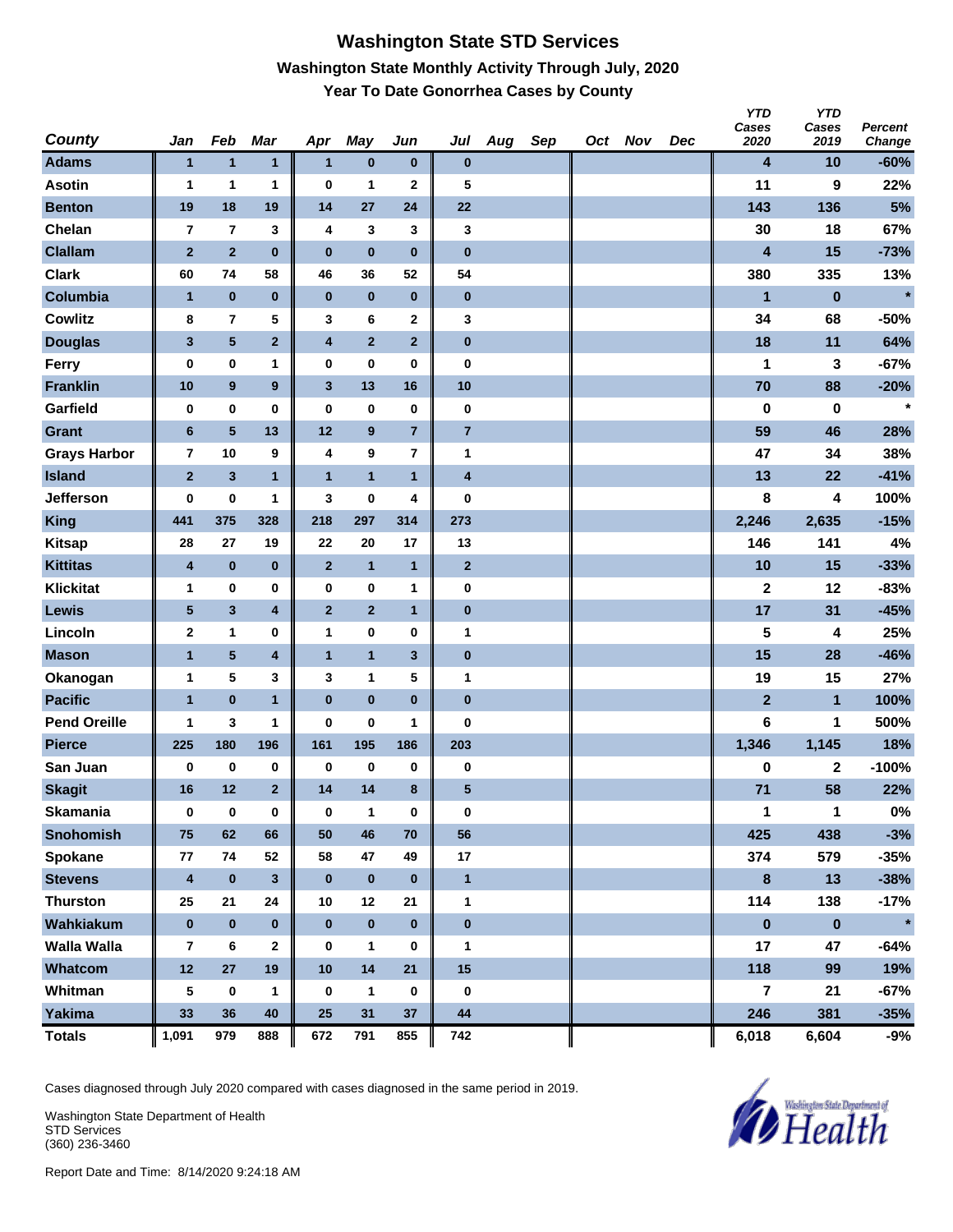# **Washington State STD Services Washington State Monthly Activity Through July, 2020 Year To Date Herpes Simplex Cases by County**

| <b>County</b>       | Jan                     | Feb                     | <b>Mar</b>              | Apr            | <b>May</b>              | Jun            | Jul                     | Aug | Sep | Oct Nov | Dec | <b>YTD</b><br>Cases<br>2020 | <b>YTD</b><br>Cases<br>2019 | <b>Percent</b><br>Change |
|---------------------|-------------------------|-------------------------|-------------------------|----------------|-------------------------|----------------|-------------------------|-----|-----|---------|-----|-----------------------------|-----------------------------|--------------------------|
| <b>Adams</b>        | $\bf{0}$                | $\pmb{0}$               | $\pmb{0}$               | $\bf{0}$       | $\pmb{0}$               | $\mathbf{1}$   | $\bf{0}$                |     |     |         |     | 1                           | $\mathbf{1}$                | $0\%$                    |
| <b>Asotin</b>       | $\bf{0}$                | 0                       | 0                       | 0              | $\bf{0}$                | 0              | 0                       |     |     |         |     | $\bf{0}$                    | 1                           | $-100%$                  |
| <b>Benton</b>       | 4                       | $\mathbf{3}$            | $6\phantom{1}$          | 4              | $\sqrt{5}$              | 9              | $6\phantom{1}$          |     |     |         |     | 37                          | 31                          | 19%                      |
| Chelan              | $\mathbf 1$             | $\pmb{0}$               | 1                       | 0              | $\bf{0}$                | 0              | $\pmb{0}$               |     |     |         |     | $\mathbf{2}$                | 6                           | $-67%$                   |
| <b>Clallam</b>      | $\pmb{0}$               | $\pmb{0}$               | $\mathbf 2$             | $\mathbf{1}$   | $\pmb{0}$               | 4              | $\pmb{0}$               |     |     |         |     | $\overline{7}$              | $\overline{7}$              | $0\%$                    |
| <b>Clark</b>        | 20                      | 23                      | 16                      | 6              | 9                       | 17             | 17                      |     |     |         |     | 108                         | 165                         | $-35%$                   |
| Columbia            | $\pmb{0}$               | $\pmb{0}$               | $\bf{0}$                | $\pmb{0}$      | $\pmb{0}$               | $\pmb{0}$      | $\pmb{0}$               |     |     |         |     | $\bf{0}$                    | $\bf{0}$                    | $\star$                  |
| <b>Cowlitz</b>      | $\mathbf 1$             | 0                       | 5                       | 0              | 3                       | 0              | 1                       |     |     |         |     | 10                          | $\overline{\mathbf{r}}$     | 43%                      |
| <b>Douglas</b>      | $\bf{0}$                | $\pmb{0}$               | $\mathbf{1}$            | $\bf{0}$       | $\pmb{0}$               | $\pmb{0}$      | $\pmb{0}$               |     |     |         |     | $\mathbf{1}$                | $\bf{0}$                    | $\star$                  |
| Ferry               | 0                       | $\pmb{0}$               | 0                       | 0              | $\bf{0}$                | 0              | 0                       |     |     |         |     | $\bf{0}$                    | $\mathbf 2$                 | $-100%$                  |
| <b>Franklin</b>     | $\overline{\mathbf{4}}$ | $\overline{\mathbf{4}}$ | 3                       | $\bf{0}$       | $\mathbf 2$             | $\mathbf{2}$   | $\mathbf{2}$            |     |     |         |     | 17                          | 19                          | $-11%$                   |
| Garfield            | 0                       | 0                       | 0                       | 0              | $\bf{0}$                | 0              | 0                       |     |     |         |     | $\bf{0}$                    | $\bf{0}$                    | $\star$                  |
| <b>Grant</b>        | $\mathbf{3}$            | $\overline{2}$          | $\mathbf{1}$            | 1              | $\mathbf{3}$            | $\pmb{0}$      | $\pmb{0}$               |     |     |         |     | 10                          | 17                          | $-41%$                   |
| <b>Grays Harbor</b> | $\mathbf{2}$            | 1                       | 1                       | 1              | $\mathbf 3$             | 1              | $\pmb{0}$               |     |     |         |     | 9                           | 14                          | $-36%$                   |
| <b>Island</b>       | $\mathbf 2$             | $\mathbf{3}$            | $\mathbf 2$             | $\mathbf{1}$   | $\mathbf{1}$            | $\mathbf{1}$   | $\pmb{0}$               |     |     |         |     | 10                          | 11                          | $-9%$                    |
| Jefferson           | 0                       | 0                       | 0                       | 0              | 0                       | 0              | 0                       |     |     |         |     | 0                           | 1                           | $-100%$                  |
| <b>King</b>         | $\bf{0}$                | $\pmb{0}$               | $\bf{0}$                | $\pmb{0}$      | $\bf{0}$                | $\pmb{0}$      | $\overline{\mathbf{4}}$ |     |     |         |     | 4                           | $\boldsymbol{9}$            | $-56%$                   |
| <b>Kitsap</b>       | 7                       | 8                       | 5                       | 8              | 9                       | 5              | 6                       |     |     |         |     | 48                          | 53                          | $-9%$                    |
| <b>Kittitas</b>     | $\bf{0}$                | $\mathbf{1}$            | $\pmb{0}$               | $\mathbf{1}$   | $\bf{2}$                | $\mathbf{2}$   | $\pmb{0}$               |     |     |         |     | $6\phantom{1}6$             | 11                          | $-45%$                   |
| <b>Klickitat</b>    | 0                       | 1                       | $\bf{0}$                | 0              | $\bf{0}$                | 0              | 0                       |     |     |         |     | 1                           | 1                           | $0\%$                    |
| Lewis               | $\pmb{0}$               | $\mathbf{1}$            | $\blacksquare$          | $\mathbf{1}$   | $\mathbf{1}$            | 1              | $\pmb{0}$               |     |     |         |     | $\overline{\mathbf{5}}$     | $\mathbf{1}$                | 400%                     |
| Lincoln             | 0                       | $\pmb{0}$               | 0                       | 0              | $\pmb{0}$               | 1              | 0                       |     |     |         |     | 1                           | 0                           | $\star$                  |
| <b>Mason</b>        | $\mathbf{1}$            | $\mathbf{1}$            | $\mathbf{2}$            | $\overline{2}$ | $\overline{2}$          | $\pmb{0}$      | $\bf{0}$                |     |     |         |     | 8                           | 5                           | 60%                      |
| Okanogan            | $\mathbf 1$             | $\pmb{0}$               | 1                       | 1              | $\mathbf{1}$            | 3              | 1                       |     |     |         |     | 8                           | $\mathbf 2$                 | 300%                     |
| <b>Pacific</b>      | $\pmb{0}$               | $\pmb{0}$               | $\bf{0}$                | $\mathbf 2$    | $\mathbf{1}$            | $\bf{0}$       | $\pmb{0}$               |     |     |         |     | $\mathbf{3}$                | $\bf{0}$                    | $\star$                  |
| <b>Pend Oreille</b> | 1                       | 0                       | $\bf{0}$                | 0              | 0                       | 0              | 0                       |     |     |         |     | 1                           | $\mathbf{2}$                | $-50%$                   |
| <b>Pierce</b>       | 60                      | 54                      | 31                      | 34             | 31                      | 39             | 39                      |     |     |         |     | 288                         | 324                         | $-11%$                   |
| San Juan            | 0                       | 0                       | 0                       | 0              | 0                       | $\pmb{0}$      | $\pmb{0}$               |     |     |         |     | 0                           | 1                           | $-100%$                  |
| <b>Skagit</b>       | $\mathbf{2}$            | $\overline{2}$          | 3                       | $\overline{2}$ | $\sqrt{5}$              | 5              | $\mathbf{2}$            |     |     |         |     | 21                          | 35                          | $-40%$                   |
| <b>Skamania</b>     | $\bf{0}$                | $\bf{0}$                | $\pmb{0}$               | $\bf{0}$       | $\bf{0}$                | $\pmb{0}$      | $\bf{0}$                |     |     |         |     | $\pmb{0}$                   | $\pmb{0}$                   | $\star$                  |
| <b>Snohomish</b>    | 18                      | 14                      | 13                      | 15             | 14                      | 19             | 18                      |     |     |         |     | 111                         | 78                          | 42%                      |
| Spokane             | 15                      | 10                      | 4                       | 8              | $\mathbf{1}$            | $\overline{7}$ | $\mathbf{2}$            |     |     |         |     | 47                          | 72                          | $-35%$                   |
| <b>Stevens</b>      | $\mathbf{2}$            | $\pmb{0}$               | $\mathbf{3}$            | $\bf{0}$       | $\overline{\mathbf{1}}$ | $\pmb{0}$      | $\pmb{0}$               |     |     |         |     | $\bf 6$                     | $\overline{\mathbf{2}}$     | 200%                     |
| <b>Thurston</b>     | 14                      | 6                       | 10                      | 5              | 8                       | 4              | $\pmb{0}$               |     |     |         |     | 47                          | 45                          | 4%                       |
| Wahkiakum           | $\pmb{0}$               | $\pmb{0}$               | $\bf{0}$                | $\bf{0}$       | $\pmb{0}$               | $\pmb{0}$      | $\pmb{0}$               |     |     |         |     | $\pmb{0}$                   | $\pmb{0}$                   | $\star$                  |
| <b>Walla Walla</b>  | 0                       | 0                       | 1                       | 0              | 0                       | 1              | $\pmb{0}$               |     |     |         |     | $\mathbf{2}$                | $\overline{\mathbf{r}}$     | $-71%$                   |
| Whatcom             | 9                       | 10                      | $5\phantom{.0}$         | $\mathbf{1}$   | $\overline{2}$          | 4              | $\mathbf{3}$            |     |     |         |     | 34                          | 40                          | $-15%$                   |
| Whitman             | $\mathbf{1}$            | $\mathbf{2}$            | $\pmb{0}$               | $\bf{0}$       | 0                       | $\pmb{0}$      | 1                       |     |     |         |     | 4                           | 5                           | $-20%$                   |
| Yakima              | $\bf 6$                 | $\mathbf{3}$            | $\overline{\mathbf{2}}$ | $\mathbf{1}$   | $\pmb{0}$               | 4              | $\mathbf 2$             |     |     |         |     | 18                          | 40                          | $-55%$                   |
| <b>Totals</b>       | 174                     | 149                     | 119                     | 95             | 104                     | 130            | 104                     |     |     |         |     | 875                         | 1,015                       | $-14%$                   |

Cases diagnosed through July 2020 compared with cases diagnosed in the same period in 2019.

Washington State Department of Health STD Services (360) 236-3460

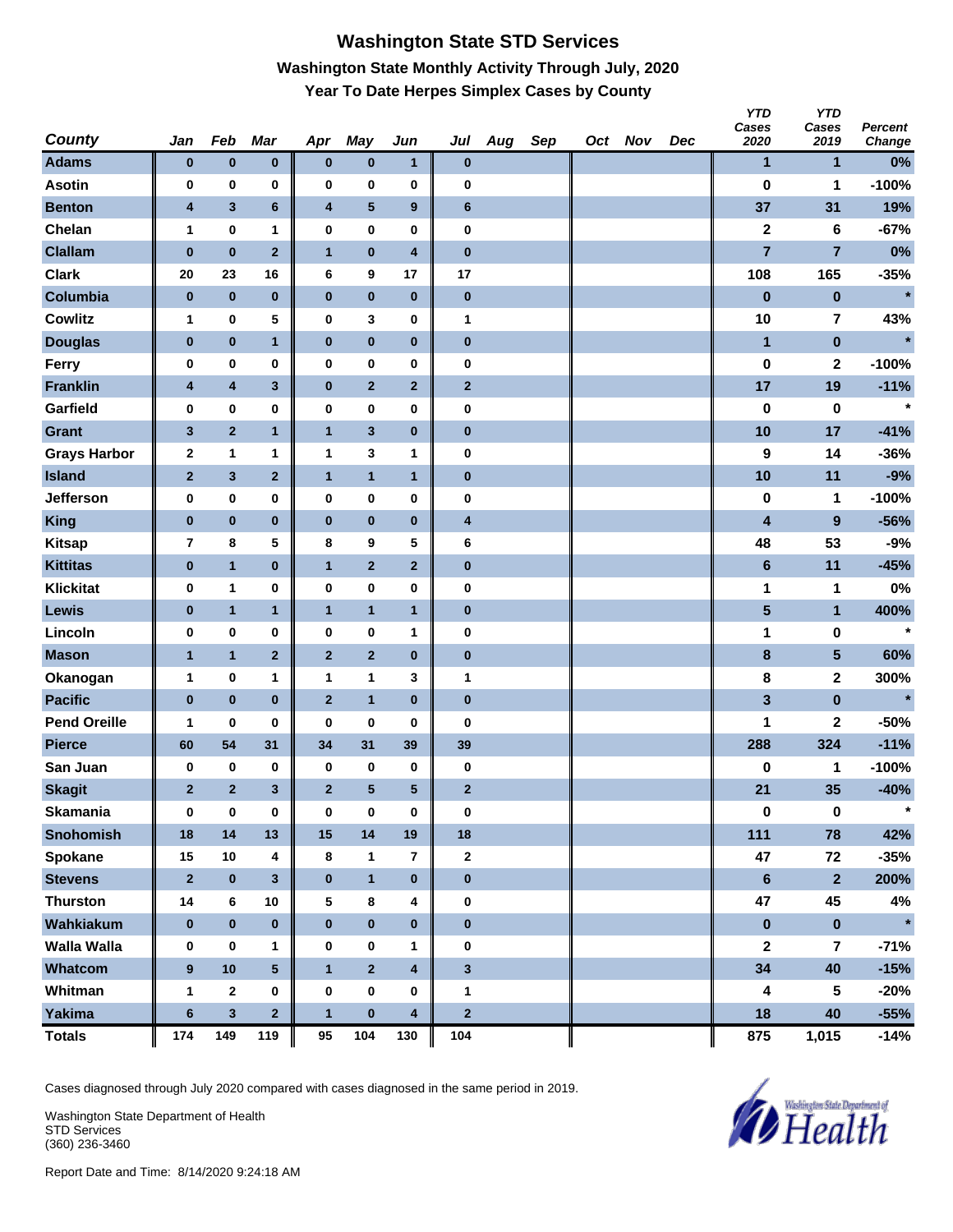#### **Washington State STD Services Washington State Monthly Activity Through July, 2020 Year To Date Syphilis Cases by County**

| <b>County</b>       | Jan                     | Feb                     | Mar          | Apr          | May            | Jun            | Jul            | Aug | Sep | Oct Nov | Dec | <b>YTD</b><br>Cases<br>2020 | <b>YTD</b><br>Cases<br>2019 | <b>Percent</b><br>Change |
|---------------------|-------------------------|-------------------------|--------------|--------------|----------------|----------------|----------------|-----|-----|---------|-----|-----------------------------|-----------------------------|--------------------------|
| <b>Adams</b>        | $\bf{0}$                | $\pmb{0}$               | $\mathbf{1}$ | $\pmb{0}$    | $\pmb{0}$      | $\bf{0}$       | $\pmb{0}$      |     |     |         |     | 1                           | $\overline{\mathbf{4}}$     | $-75%$                   |
| <b>Asotin</b>       | $\bf{0}$                | 0                       | 0            | 0            | $\bf{0}$       | 0              | $\bf{0}$       |     |     |         |     | 0                           | $\bf{0}$                    | $\star$                  |
| <b>Benton</b>       | $\pmb{0}$               | $\mathbf{3}$            | 3            | 3            | $\pmb{0}$      | 3              | $\mathbf{3}$   |     |     |         |     | 15                          | 27                          | $-44%$                   |
| Chelan              | 0                       | 1                       | 0            | 0            | $\pmb{0}$      | 0              | 1              |     |     |         |     | $\mathbf 2$                 | 6                           | $-67%$                   |
| <b>Clallam</b>      | $\pmb{0}$               | $\pmb{0}$               | $\bf{0}$     | $\pmb{0}$    | $\pmb{0}$      | $\bf{0}$       | $\pmb{0}$      |     |     |         |     | $\pmb{0}$                   | $5\phantom{1}$              | $-100%$                  |
| <b>Clark</b>        | 26                      | 9                       | 11           | $\mathbf 2$  | 3              | 13             | 3              |     |     |         |     | 67                          | 68                          | $-1%$                    |
| Columbia            | $\pmb{0}$               | $\pmb{0}$               | $\bf{0}$     | $\pmb{0}$    | $\pmb{0}$      | $\pmb{0}$      | $\pmb{0}$      |     |     |         |     | $\bf{0}$                    | $\bf{0}$                    | $\star$                  |
| <b>Cowlitz</b>      | $\mathbf 2$             | 1                       | 0            | 1            | $\mathbf{1}$   | 0              | 0              |     |     |         |     | 5                           | 22                          | $-77%$                   |
| <b>Douglas</b>      | $\bf{0}$                | $\pmb{0}$               | $\bf{0}$     | $\mathbf 0$  | $\pmb{0}$      | $\pmb{0}$      | $\pmb{0}$      |     |     |         |     | $\pmb{0}$                   | $\mathbf{1}$                | $-100%$                  |
| Ferry               | 0                       | 0                       | 0            | 0            | $\bf{0}$       | 0              | 0              |     |     |         |     | 0                           | 0                           | $\ast$                   |
| <b>Franklin</b>     | $\mathbf{2}$            | $\mathbf 2$             | $\mathbf{1}$ | $\pmb{0}$    | $\mathbf{1}$   | $\mathbf{1}$   | $\mathbf{2}$   |     |     |         |     | $\boldsymbol{9}$            | 16                          | $-44%$                   |
| Garfield            | 0                       | 0                       | 0            | 0            | $\pmb{0}$      | 0              | $\pmb{0}$      |     |     |         |     | 0                           | $\bf{0}$                    | $\star$                  |
| <b>Grant</b>        | $\overline{\mathbf{4}}$ | $\overline{2}$          | $\bf{0}$     | $\mathbf{2}$ | $\overline{1}$ | $\mathbf{1}$   | $\mathbf{1}$   |     |     |         |     | 11                          | 11                          | 0%                       |
| <b>Grays Harbor</b> | 4                       | 0                       | 0            | 1            | $\pmb{0}$      | 0              | $\mathbf 2$    |     |     |         |     | 7                           | 10                          | $-30%$                   |
| <b>Island</b>       | $\mathbf{1}$            | $\pmb{0}$               | $\bf{0}$     | $\pmb{0}$    | $\bf{0}$       | $\bf{0}$       | $\pmb{0}$      |     |     |         |     | 1                           | $\overline{\mathbf{5}}$     | $-80%$                   |
| Jefferson           | 0                       | 1                       | 0            | 0            | 0              | 0              | 0              |     |     |         |     | 1                           | 0                           | $\star$                  |
| <b>King</b>         | 73                      | 67                      | 55           | 35           | 49             | 51             | 49             |     |     |         |     | 379                         | 620                         | $-39%$                   |
| <b>Kitsap</b>       | 5                       | 0                       | 0            | 0            | 0              | $\mathbf 2$    | 1              |     |     |         |     | 8                           | 22                          | $-64%$                   |
| <b>Kittitas</b>     | $\bf{0}$                | $\pmb{0}$               | $\bf{0}$     | $\bf{0}$     | $\bf{0}$       | $\pmb{0}$      | $\pmb{0}$      |     |     |         |     | $\bf{0}$                    | $\mathbf{1}$                | $-100%$                  |
| <b>Klickitat</b>    | 0                       | 0                       | 0            | 0            | $\bf{0}$       | 0              | 0              |     |     |         |     | 0                           | 0                           | $\star$                  |
| Lewis               | $\pmb{0}$               | $\mathbf{1}$            | $\bf{0}$     | $\pmb{0}$    | $\pmb{0}$      | $\mathbf{2}$   | $\pmb{0}$      |     |     |         |     | $\overline{\mathbf{3}}$     | $\pmb{8}$                   | $-63%$                   |
| Lincoln             | 0                       | 0                       | 1            | 0            | $\pmb{0}$      | 0              | 0              |     |     |         |     | 1                           | 0                           | $\star$                  |
| <b>Mason</b>        | $\overline{2}$          | $\overline{\mathbf{5}}$ | $\mathbf{1}$ | $\pmb{0}$    | $\overline{1}$ | $\mathbf{1}$   | $\pmb{0}$      |     |     |         |     | 10                          | 28                          | $-64%$                   |
| Okanogan            | 0                       | 0                       | 0            | $\mathbf 0$  | $\pmb{0}$      | 0              | 0              |     |     |         |     | $\bf{0}$                    | $\mathbf 2$                 | $-100%$                  |
| <b>Pacific</b>      | $\pmb{0}$               | $\pmb{0}$               | $\bf{0}$     | $\pmb{0}$    | $\bf{0}$       | $\bf{0}$       | $\pmb{0}$      |     |     |         |     | $\pmb{0}$                   | $\mathbf{3}$                | $-100%$                  |
| <b>Pend Oreille</b> | 0                       | 0                       | 0            | 0            | 0              | 0              | 0              |     |     |         |     | 0                           | 0                           | $\star$                  |
| <b>Pierce</b>       | 22                      | 19                      | 17           | $\sqrt{5}$   | 16             | 18             | 18             |     |     |         |     | 115                         | 149                         | $-23%$                   |
| San Juan            | 0                       | 0                       | 0            | 0            | 0              | 1              | $\bf{0}$       |     |     |         |     | 1                           | 3                           | $-67%$                   |
| <b>Skagit</b>       | $\bf{0}$                | $\pmb{0}$               | $\bf{0}$     | $\mathbf{1}$ | $\mathbf{1}$   | $\bf{0}$       | $\bf{0}$       |     |     |         |     | $\mathbf{2}$                | $6\phantom{a}$              | $-67%$                   |
| <b>Skamania</b>     | $\bf{0}$                | $\pmb{0}$               | 0            | $\bf{0}$     | $\bf{0}$       | 0              | 0              |     |     |         |     | $\bf{0}$                    | $\pmb{0}$                   |                          |
| <b>Snohomish</b>    | 9                       | 13                      | $\pmb{9}$    | 10           | $\bf 6$        | $\overline{7}$ | $\overline{7}$ |     |     |         |     | 61                          | 89                          | $-31%$                   |
| Spokane             | 15                      | 20                      | 15           | 14           | 9              | 7              | 5              |     |     |         |     | 85                          | 166                         | $-49%$                   |
| <b>Stevens</b>      | $\mathbf{1}$            | $\mathbf{1}$            | $\pmb{0}$    | $\bf{0}$     | $\mathbf{1}$   | $\pmb{0}$      | $\mathbf{1}$   |     |     |         |     | 4                           | $\mathbf{1}$                | 300%                     |
| <b>Thurston</b>     | ${\bf 5}$               | $\mathbf 2$             | 0            | ${\bf 5}$    | $\mathbf{2}$   | 4              | $\mathbf 2$    |     |     |         |     | 20                          | 31                          | $-35%$                   |
| Wahkiakum           | $\pmb{0}$               | $\pmb{0}$               | $\mathbf{1}$ | $\pmb{0}$    | $\pmb{0}$      | $\pmb{0}$      | $\pmb{0}$      |     |     |         |     | $\blacksquare$              | $\pmb{0}$                   | $\star$                  |
| <b>Walla Walla</b>  | 0                       | 1                       | 1            | 0            | 0              | 0              | 1              |     |     |         |     | $\mathbf{3}$                | 3                           | $0\%$                    |
| Whatcom             | $\pmb{0}$               | $\mathbf{1}$            | $\mathbf{1}$ | $\bf{0}$     | $\pmb{0}$      | $\mathbf{1}$   | $\overline{2}$ |     |     |         |     | $5\phantom{a}$              | 13                          | $-62%$                   |
| Whitman             | $\pmb{0}$               | $\pmb{0}$               | 0            | $\bf{0}$     | $\pmb{0}$      | 0              | $\bf{0}$       |     |     |         |     | $\pmb{0}$                   | $\boldsymbol{2}$            | $-100%$                  |
| Yakima              | $\mathbf 2$             | $\pmb{0}$               | $\mathbf{3}$ | $\mathbf{2}$ | $\pmb{0}$      | $\mathbf 2$    | $\sqrt{5}$     |     |     |         |     | 14                          | 23                          | $-39%$                   |
| <b>Totals</b>       | 173                     | 149                     | 120          | 81           | 91             | 114            | 103            |     |     |         |     | 831                         | 1,345                       | $-38%$                   |

Cases diagnosed through July 2020 compared with cases diagnosed in the same period in 2019.

Washington State Department of Health STD Services (360) 236-3460

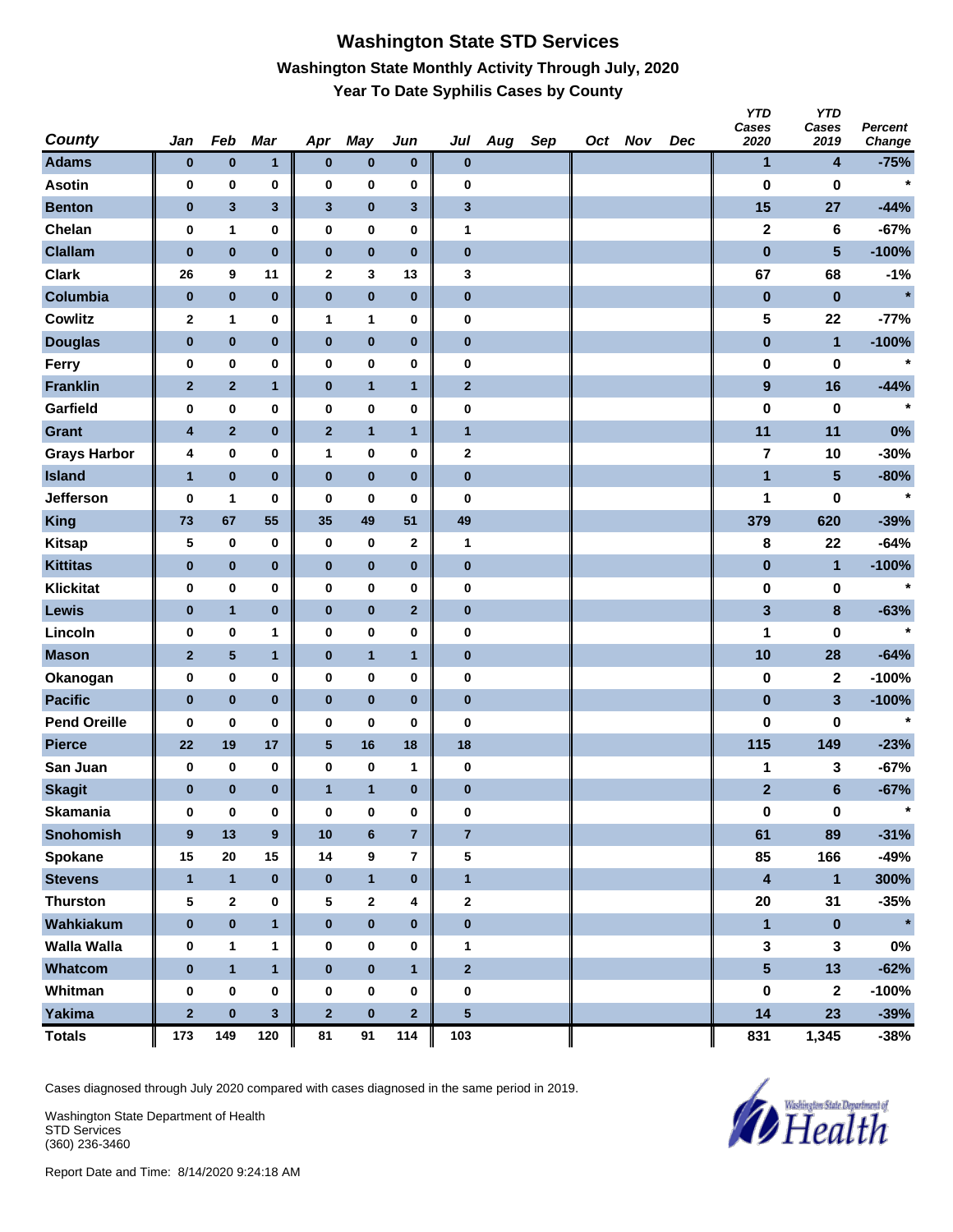# **Washington State STD Services Washington State Monthly Activity Through July, 2020 Year To Date Syphilis-P&S Cases by County**

| <b>County</b>       | Jan                     | Feb          | Mar                     | Apr                     | May                     | Jun          | Jul                     | Aug | Sep | Oct Nov | Dec | <b>YTD</b><br>Cases<br>2020 | <b>YTD</b><br>Cases<br>2019 | Percent<br>Change |
|---------------------|-------------------------|--------------|-------------------------|-------------------------|-------------------------|--------------|-------------------------|-----|-----|---------|-----|-----------------------------|-----------------------------|-------------------|
| <b>Adams</b>        | $\bf{0}$                | $\pmb{0}$    | $\mathbf{1}$            | $\bf{0}$                | $\pmb{0}$               | $\bf{0}$     | $\bf{0}$                |     |     |         |     | 1                           | $\overline{2}$              | $-50%$            |
| <b>Asotin</b>       | 0                       | $\pmb{0}$    | 0                       | 0                       | 0                       | 0            | 0                       |     |     |         |     | $\bf{0}$                    | $\bf{0}$                    | $\star$           |
| <b>Benton</b>       | $\bf{0}$                | $\mathbf{1}$ | $\overline{\mathbf{2}}$ | $\mathbf{3}$            | $\pmb{0}$               | $\mathbf{1}$ | $\mathbf{3}$            |     |     |         |     | 10                          | 16                          | $-38%$            |
| Chelan              | 0                       | $\pmb{0}$    | 0                       | 0                       | 0                       | 0            | $\mathbf{1}$            |     |     |         |     | 1                           | 1                           | 0%                |
| <b>Clallam</b>      | $\pmb{0}$               | $\pmb{0}$    | $\bf{0}$                | $\pmb{0}$               | $\pmb{0}$               | $\pmb{0}$    | $\pmb{0}$               |     |     |         |     | $\pmb{0}$                   | $\overline{2}$              | $-100%$           |
| <b>Clark</b>        | 13                      | 3            | 6                       | 1                       | 2                       | 9            | 2                       |     |     |         |     | 36                          | 24                          | 50%               |
| Columbia            | $\pmb{0}$               | $\pmb{0}$    | $\pmb{0}$               | $\pmb{0}$               | $\pmb{0}$               | $\pmb{0}$    | $\pmb{0}$               |     |     |         |     | $\pmb{0}$                   | $\bf{0}$                    | $\star$           |
| <b>Cowlitz</b>      | 1                       | $\bf{0}$     | 0                       | $\mathbf{1}$            | 1                       | 0            | $\pmb{0}$               |     |     |         |     | 3                           | 12                          | $-75%$            |
| <b>Douglas</b>      | $\bf{0}$                | $\pmb{0}$    | $\pmb{0}$               | $\pmb{0}$               | $\pmb{0}$               | $\pmb{0}$    | $\bf{0}$                |     |     |         |     | $\pmb{0}$                   | $\mathbf{1}$                | $-100%$           |
| Ferry               | 0                       | 0            | 0                       | $\pmb{0}$               | 0                       | 0            | $\pmb{0}$               |     |     |         |     | 0                           | 0                           | $\star$           |
| <b>Franklin</b>     | $\bf{0}$                | $\pmb{0}$    | $\mathbf{1}$            | $\pmb{0}$               | $\mathbf{1}$            | $\mathbf{1}$ | $\mathbf{2}$            |     |     |         |     | $\overline{\mathbf{5}}$     | $\sqrt{5}$                  | $0\%$             |
| Garfield            | 0                       | $\pmb{0}$    | 0                       | 0                       | 0                       | 0            | 0                       |     |     |         |     | 0                           | 0                           | $\star$           |
| <b>Grant</b>        | $\mathbf{2}$            | $\pmb{0}$    | $\pmb{0}$               | $\mathbf{2}$            | $\mathbf{1}$            | $\mathbf 0$  | $\pmb{0}$               |     |     |         |     | $\overline{\mathbf{5}}$     | $\overline{\mathbf{4}}$     | 25%               |
| <b>Grays Harbor</b> | $\mathbf 2$             | $\pmb{0}$    | 0                       | 1                       | 0                       | 0            | $\mathbf{1}$            |     |     |         |     | 4                           | 4                           | 0%                |
| <b>Island</b>       | $\mathbf{1}$            | $\pmb{0}$    | $\bf{0}$                | $\pmb{0}$               | $\pmb{0}$               | $\pmb{0}$    | $\pmb{0}$               |     |     |         |     | $\mathbf{1}$                | $\mathbf{1}$                | $0\%$             |
| Jefferson           | 0                       | 0            | 0                       | 0                       | 0                       | 0            | 0                       |     |     |         |     | $\bf{0}$                    | 0                           | $\star$           |
| <b>King</b>         | 24                      | 28           | 26                      | 19                      | 26                      | 29           | 29                      |     |     |         |     | 181                         | 223                         | $-19%$            |
| <b>Kitsap</b>       | 1                       | $\pmb{0}$    | 0                       | 0                       | 0                       | $\mathbf{1}$ | $\mathbf{1}$            |     |     |         |     | 3                           | $\overline{\mathbf{r}}$     | $-57%$            |
| <b>Kittitas</b>     | $\pmb{0}$               | $\bf{0}$     | $\pmb{0}$               | $\pmb{0}$               | $\pmb{0}$               | $\pmb{0}$    | $\bf{0}$                |     |     |         |     | $\pmb{0}$                   | $\pmb{0}$                   | $\star$           |
| <b>Klickitat</b>    | 0                       | 0            | 0                       | $\pmb{0}$               | 0                       | 0            | $\pmb{0}$               |     |     |         |     | 0                           | 0                           | $\star$           |
| Lewis               | $\bf{0}$                | $\mathbf{1}$ | $\pmb{0}$               | $\bf{0}$                | $\pmb{0}$               | $\mathbf{2}$ | $\pmb{0}$               |     |     |         |     | 3                           | $\overline{7}$              | $-57%$            |
| Lincoln             | 0                       | $\pmb{0}$    | $\bf{0}$                | 0                       | 0                       | 0            | $\pmb{0}$               |     |     |         |     | 0                           | 0                           | $\star$           |
| <b>Mason</b>        | $\bf{0}$                | $\pmb{0}$    | $\pmb{0}$               | $\pmb{0}$               | $\mathbf{1}$            | $\mathbf{1}$ | $\pmb{0}$               |     |     |         |     | $\overline{\mathbf{2}}$     | $\overline{\mathbf{4}}$     | $-50%$            |
| Okanogan            | 0                       | $\pmb{0}$    | 0                       | 0                       | 0                       | 0            | $\pmb{0}$               |     |     |         |     | 0                           | 0                           | $\star$           |
| <b>Pacific</b>      | $\pmb{0}$               | $\pmb{0}$    | $\bf{0}$                | $\pmb{0}$               | $\pmb{0}$               | $\pmb{0}$    | $\pmb{0}$               |     |     |         |     | $\pmb{0}$                   | $\pmb{0}$                   | $\star$           |
| <b>Pend Oreille</b> | 0                       | 0            | 0                       | 0                       | 0                       | 0            | 0                       |     |     |         |     | 0                           | 0                           | $\star$           |
| <b>Pierce</b>       | $\overline{7}$          | 8            | $\boldsymbol{9}$        | ${\bf 5}$               | 12                      | 13           | 11                      |     |     |         |     | 65                          | 53                          | 23%               |
| San Juan            | 0                       | $\pmb{0}$    | 0                       | 0                       | 0                       | $\mathbf{1}$ | $\pmb{0}$               |     |     |         |     | 1                           | 1                           | 0%                |
| <b>Skagit</b>       | $\bf{0}$                | 0            | $\bf{0}$                | $\mathbf{1}$            | $\mathbf{1}$            | $\bf{0}$     | $\bf{0}$                |     |     |         |     | $\mathbf{2}$                | 4                           | $-50%$            |
| <b>Skamania</b>     | $\bf{0}$                | 0            | $\pmb{0}$               | $\bf{0}$                | 0                       | $\pmb{0}$    | $\bf{0}$                |     |     |         |     | $\pmb{0}$                   | $\pmb{0}$                   | $\star$           |
| <b>Snohomish</b>    | $\overline{\mathbf{4}}$ | $\mathbf{3}$ | $\overline{2}$          | $\overline{7}$          | $\overline{\mathbf{5}}$ | 4            | $\overline{\mathbf{5}}$ |     |     |         |     | 30                          | 27                          | 11%               |
| Spokane             | 6                       | 5            | 9                       | 9                       | $\overline{7}$          | 4            | 1                       |     |     |         |     | 41                          | 72                          | $-43%$            |
| <b>Stevens</b>      | $\mathbf{1}$            | $\mathbf{1}$ | $\pmb{0}$               | $\bf{0}$                | $\mathbf{1}$            | $\mathbf 0$  | $\mathbf{1}$            |     |     |         |     | $\overline{\mathbf{4}}$     | $\pmb{0}$                   | $\star$           |
| <b>Thurston</b>     | $\bf{2}$                | 1            | 0                       | 5                       | $\mathbf 2$             | 2            | $\mathbf{1}$            |     |     |         |     | 13                          | 16                          | $-19%$            |
| Wahkiakum           | $\pmb{0}$               | $\pmb{0}$    | $\pmb{0}$               | $\pmb{0}$               | $\pmb{0}$               | $\pmb{0}$    | $\pmb{0}$               |     |     |         |     | $\pmb{0}$                   | $\pmb{0}$                   |                   |
| <b>Walla Walla</b>  | 0                       | 0            | 0                       | 0                       | 0                       | 0            | $\mathbf{1}$            |     |     |         |     | 1                           | $\pmb{0}$                   | $\star$           |
| Whatcom             | $\bf{0}$                | $\mathbf{1}$ | $\mathbf{1}$            | $\bf{0}$                | $\pmb{0}$               | $\pmb{0}$    | $\mathbf{1}$            |     |     |         |     | $\overline{\mathbf{3}}$     | $6\phantom{a}$              | $-50%$            |
| Whitman             | $\pmb{0}$               | $\pmb{0}$    | $\bf{0}$                | $\boldsymbol{0}$        | 0                       | $\pmb{0}$    | $\pmb{0}$               |     |     |         |     | 0                           | $\mathbf{2}$                | $-100%$           |
| <b>Yakima</b>       | $\pmb{0}$               | $\pmb{0}$    | $\overline{2}$          | $\overline{\mathbf{2}}$ | $\pmb{0}$               | $\mathbf{1}$ | $\mathbf{1}$            |     |     |         |     | $6\phantom{a}$              | $\overline{\mathbf{4}}$     | 50%               |
| <b>Totals</b>       | 64                      | $52\,$       | 59                      | 56                      | 60                      | 69           | 61                      |     |     |         |     | 421                         | 498                         | $-15%$            |

Cases diagnosed through July 2020 compared with cases diagnosed in the same period in 2019.

Washington State Department of Health STD Services (360) 236-3460

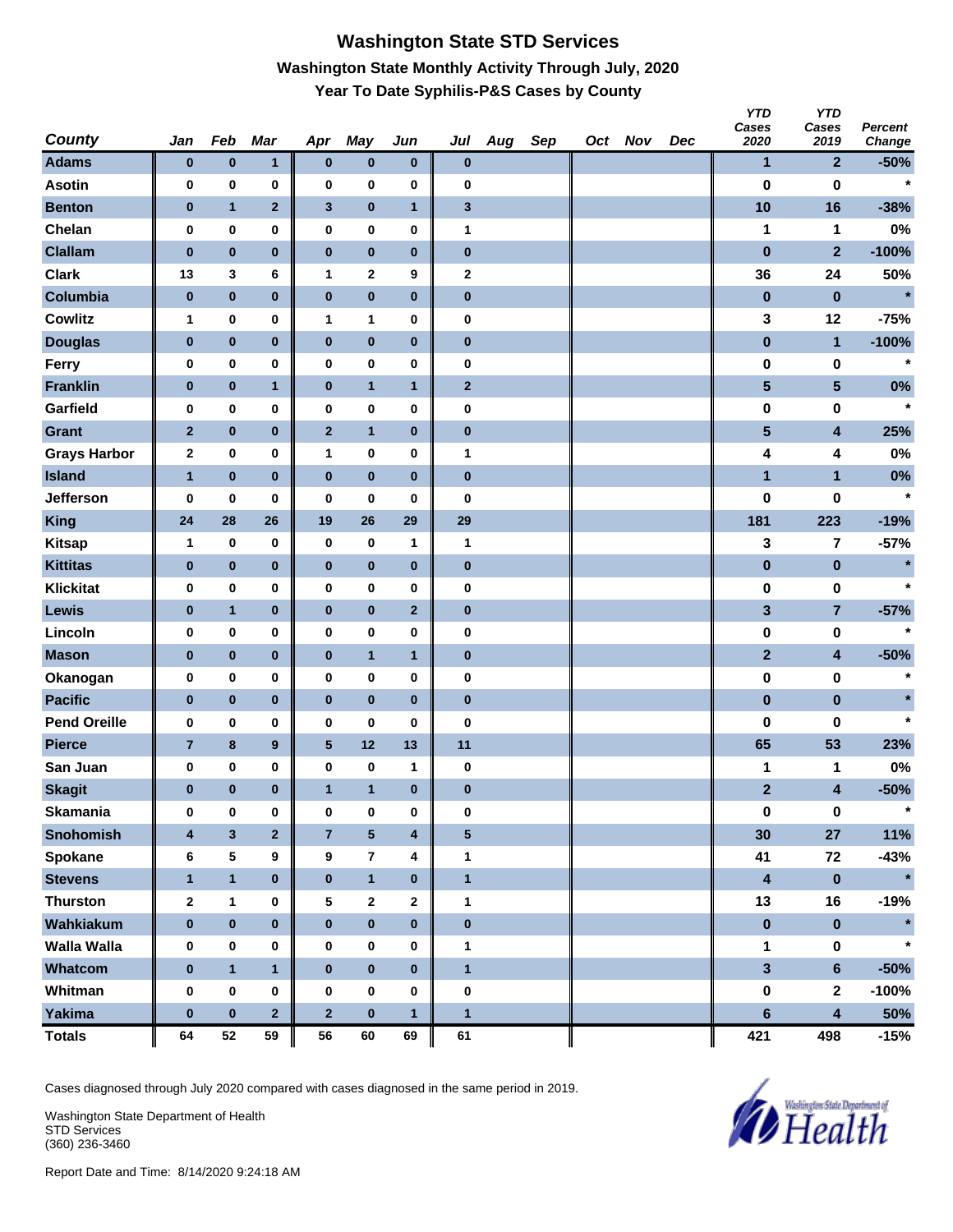## **Washington State STD Services Washington State Monthly Activity Through July, 2020 Year To Date Syphilis-L/LL Cases by County**

| <b>County</b>       | Jan                     | Feb              | Mar                     | Apr         | May       | Jun       | Jul       | Aug | Sep | Oct Nov | Dec | <b>YTD</b><br>Cases<br>2020 | <b>YTD</b><br>Cases<br>2019 | <b>Percent</b><br>Change |
|---------------------|-------------------------|------------------|-------------------------|-------------|-----------|-----------|-----------|-----|-----|---------|-----|-----------------------------|-----------------------------|--------------------------|
| <b>Adams</b>        | $\bf{0}$                | $\pmb{0}$        | $\pmb{0}$               | $\pmb{0}$   | $\pmb{0}$ | $\bf{0}$  | $\bf{0}$  |     |     |         |     | $\bf{0}$                    | $\mathbf{1}$                | $-100%$                  |
| <b>Asotin</b>       | 0                       | 0                | 0                       | 0           | 0         | 0         | 0         |     |     |         |     | 0                           | 0                           | $\star$                  |
| <b>Benton</b>       | $\bf{0}$                | $\mathbf{1}$     | $\pmb{0}$               | $\pmb{0}$   | $\pmb{0}$ | $\pmb{0}$ | $\pmb{0}$ |     |     |         |     | 1                           | $\overline{7}$              | $-86%$                   |
| Chelan              | 0                       | 0                | 0                       | $\mathbf 0$ | $\pmb{0}$ | 0         | 0         |     |     |         |     | $\pmb{0}$                   | 3                           | $-100%$                  |
| <b>Clallam</b>      | $\bf{0}$                | $\pmb{0}$        | $\bf{0}$                | $\pmb{0}$   | $\pmb{0}$ | $\pmb{0}$ | $\pmb{0}$ |     |     |         |     | $\bf{0}$                    | $\overline{2}$              | $-100%$                  |
| <b>Clark</b>        | 7                       | 2                | 2                       | 0           | 0         | 0         | 0         |     |     |         |     | 11                          | 26                          | $-58%$                   |
| Columbia            | $\pmb{0}$               | $\pmb{0}$        | $\bf{0}$                | $\pmb{0}$   | $\pmb{0}$ | $\pmb{0}$ | $\pmb{0}$ |     |     |         |     | $\bf{0}$                    | $\bf{0}$                    | $\star$                  |
| <b>Cowlitz</b>      | 0                       | 1                | 0                       | 0           | 0         | 0         | 0         |     |     |         |     | 1                           | 5                           | $-80%$                   |
| <b>Douglas</b>      | $\bf{0}$                | $\pmb{0}$        | $\bf{0}$                | 0           | $\bf{0}$  | $\pmb{0}$ | $\pmb{0}$ |     |     |         |     | $\pmb{0}$                   | $\pmb{0}$                   | $\star$                  |
| Ferry               | 0                       | 0                | 0                       | 0           | $\bf{0}$  | 0         | 0         |     |     |         |     | 0                           | 0                           | $\star$                  |
| <b>Franklin</b>     | $\mathbf{1}$            | $\mathbf 2$      | $\bf{0}$                | $\pmb{0}$   | $\bf{0}$  | $\pmb{0}$ | $\pmb{0}$ |     |     |         |     | 3                           | $\bf 6$                     | $-50%$                   |
| Garfield            | 0                       | 0                | 0                       | 0           | $\pmb{0}$ | 0         | 0         |     |     |         |     | 0                           | 0                           | $\star$                  |
| <b>Grant</b>        | $\mathbf{2}$            | $\pmb{0}$        | $\bf{0}$                | $\pmb{0}$   | $\pmb{0}$ | $\pmb{0}$ | $\pmb{0}$ |     |     |         |     | $\mathbf{2}$                | 5                           | $-60%$                   |
| <b>Grays Harbor</b> | $\mathbf{2}$            | 0                | 0                       | $\mathbf 0$ | $\pmb{0}$ | 0         | 0         |     |     |         |     | $\mathbf 2$                 | 5                           | $-60%$                   |
| <b>Island</b>       | $\pmb{0}$               | $\pmb{0}$        | $\bf{0}$                | $\pmb{0}$   | $\pmb{0}$ | $\pmb{0}$ | $\pmb{0}$ |     |     |         |     | $\bf{0}$                    | $\overline{\mathbf{4}}$     | $-100%$                  |
| Jefferson           | 0                       | 1                | 0                       | 0           | 0         | 0         | 0         |     |     |         |     | 1                           | 0                           | $\star$                  |
| <b>King</b>         | 14                      | $\boldsymbol{9}$ | $\overline{\mathbf{4}}$ | $\pmb{0}$   | $\pmb{0}$ | $\pmb{0}$ | $\pmb{0}$ |     |     |         |     | 27                          | 154                         | $-82%$                   |
| <b>Kitsap</b>       | $\mathbf 2$             | 0                | 0                       | 0           | 0         | 0         | 0         |     |     |         |     | 2                           | 9                           | $-78%$                   |
| <b>Kittitas</b>     | $\bf{0}$                | $\pmb{0}$        | $\bf{0}$                | 0           | $\bf{0}$  | $\pmb{0}$ | $\pmb{0}$ |     |     |         |     | $\pmb{0}$                   | $\pmb{0}$                   |                          |
| <b>Klickitat</b>    | 0                       | 0                | 0                       | 0           | $\bf{0}$  | 0         | 0         |     |     |         |     | 0                           | 0                           | $\star$                  |
| Lewis               | $\bf{0}$                | $\pmb{0}$        | $\bf{0}$                | $\pmb{0}$   | $\bf{0}$  | $\pmb{0}$ | $\pmb{0}$ |     |     |         |     | $\bf{0}$                    | $\mathbf{1}$                | $-100%$                  |
| Lincoln             | 0                       | 0                | 0                       | 0           | $\pmb{0}$ | 0         | 0         |     |     |         |     | 0                           | 0                           | $\star$                  |
| <b>Mason</b>        | $\overline{2}$          | $\mathbf{3}$     | $\bf{0}$                | $\pmb{0}$   | $\pmb{0}$ | $\pmb{0}$ | $\pmb{0}$ |     |     |         |     | $\overline{\mathbf{5}}$     | 17                          | $-71%$                   |
| Okanogan            | 0                       | 0                | 0                       | 0           | $\pmb{0}$ | 0         | 0         |     |     |         |     | $\pmb{0}$                   | 0                           | $\star$                  |
| <b>Pacific</b>      | $\pmb{0}$               | $\pmb{0}$        | $\bf{0}$                | $\pmb{0}$   | $\bf{0}$  | $\pmb{0}$ | $\pmb{0}$ |     |     |         |     | $\pmb{0}$                   | 3                           | $-100%$                  |
| <b>Pend Oreille</b> | 0                       | 0                | 0                       | 0           | 0         | 0         | 0         |     |     |         |     | 0                           | 0                           | $\star$                  |
| <b>Pierce</b>       | 10                      | ${\bf 5}$        | $\bf{0}$                | $\pmb{0}$   | $\pmb{0}$ | $\pmb{0}$ | $\pmb{0}$ |     |     |         |     | 15                          | 50                          | $-70%$                   |
| San Juan            | 0                       | 0                | 0                       | 0           | 0         | 0         | 0         |     |     |         |     | 0                           | 2                           | $-100%$                  |
| <b>Skagit</b>       | $\bf{0}$                | $\pmb{0}$        | $\bf{0}$                | $\pmb{0}$   | $\pmb{0}$ | $\bf{0}$  | $\bf{0}$  |     |     |         |     | $\bf{0}$                    | $\mathbf{1}$                | $-100%$                  |
| <b>Skamania</b>     | $\bf{0}$                | 0                | 0                       | $\bf{0}$    | $\pmb{0}$ | 0         | 0         |     |     |         |     | $\pmb{0}$                   | $\mathbf 0$                 | $\star$                  |
| <b>Snohomish</b>    | $\overline{\mathbf{4}}$ | $\overline{7}$   | $5\phantom{.0}$         | $\bf{0}$    | $\pmb{0}$ | $\pmb{0}$ | $\pmb{0}$ |     |     |         |     | 16                          | 36                          | $-56%$                   |
| Spokane             | 4                       | 8                | 0                       | $\bf{0}$    | $\pmb{0}$ | 0         | 0         |     |     |         |     | 12                          | 34                          | $-65%$                   |
| <b>Stevens</b>      | $\bf{0}$                | $\pmb{0}$        | $\pmb{0}$               | $\bf{0}$    | $\pmb{0}$ | $\bf{0}$  | $\pmb{0}$ |     |     |         |     | $\pmb{0}$                   | $\mathbf{1}$                | $-100%$                  |
| <b>Thurston</b>     | $\pmb{0}$               | 0                | 0                       | $\pmb{0}$   | $\pmb{0}$ | 0         | $\pmb{0}$ |     |     |         |     | $\pmb{0}$                   | $\overline{\mathbf{4}}$     | $-100%$                  |
| Wahkiakum           | $\pmb{0}$               | $\pmb{0}$        | $\mathbf{1}$            | $\pmb{0}$   | $\pmb{0}$ | $\pmb{0}$ | $\pmb{0}$ |     |     |         |     | $\mathbf{1}$                | $\pmb{0}$                   | $\star$                  |
| <b>Walla Walla</b>  | 0                       | 0                | 1                       | 0           | 0         | 0         | 0         |     |     |         |     | 1                           | $\mathbf{2}$                | $-50%$                   |
| Whatcom             | $\pmb{0}$               | $\pmb{0}$        | $\bf{0}$                | $\bf{0}$    | $\pmb{0}$ | $\pmb{0}$ | $\bf{0}$  |     |     |         |     | $\pmb{0}$                   | $\overline{\mathbf{3}}$     | $-100%$                  |
| Whitman             | $\pmb{0}$               | $\pmb{0}$        | 0                       | $\bf{0}$    | $\pmb{0}$ | 0         | $\bf{0}$  |     |     |         |     | $\pmb{0}$                   | $\pmb{0}$                   | $\star$                  |
| Yakima              | $\mathbf{1}$            | $\pmb{0}$        | $\pmb{0}$               | $\pmb{0}$   | $\pmb{0}$ | $\bf{0}$  | $\pmb{0}$ |     |     |         |     | $\mathbf{1}$                | 15                          | $-93%$                   |
| <b>Totals</b>       | 49                      | 39               | 13                      | $\pmb{0}$   | $\pmb{0}$ | $\pmb{0}$ | $\pmb{0}$ |     |     |         |     | 101                         | 396                         | -74%                     |

Cases diagnosed through July 2020 compared with cases diagnosed in the same period in 2019.

Washington State Department of Health STD Services (360) 236-3460

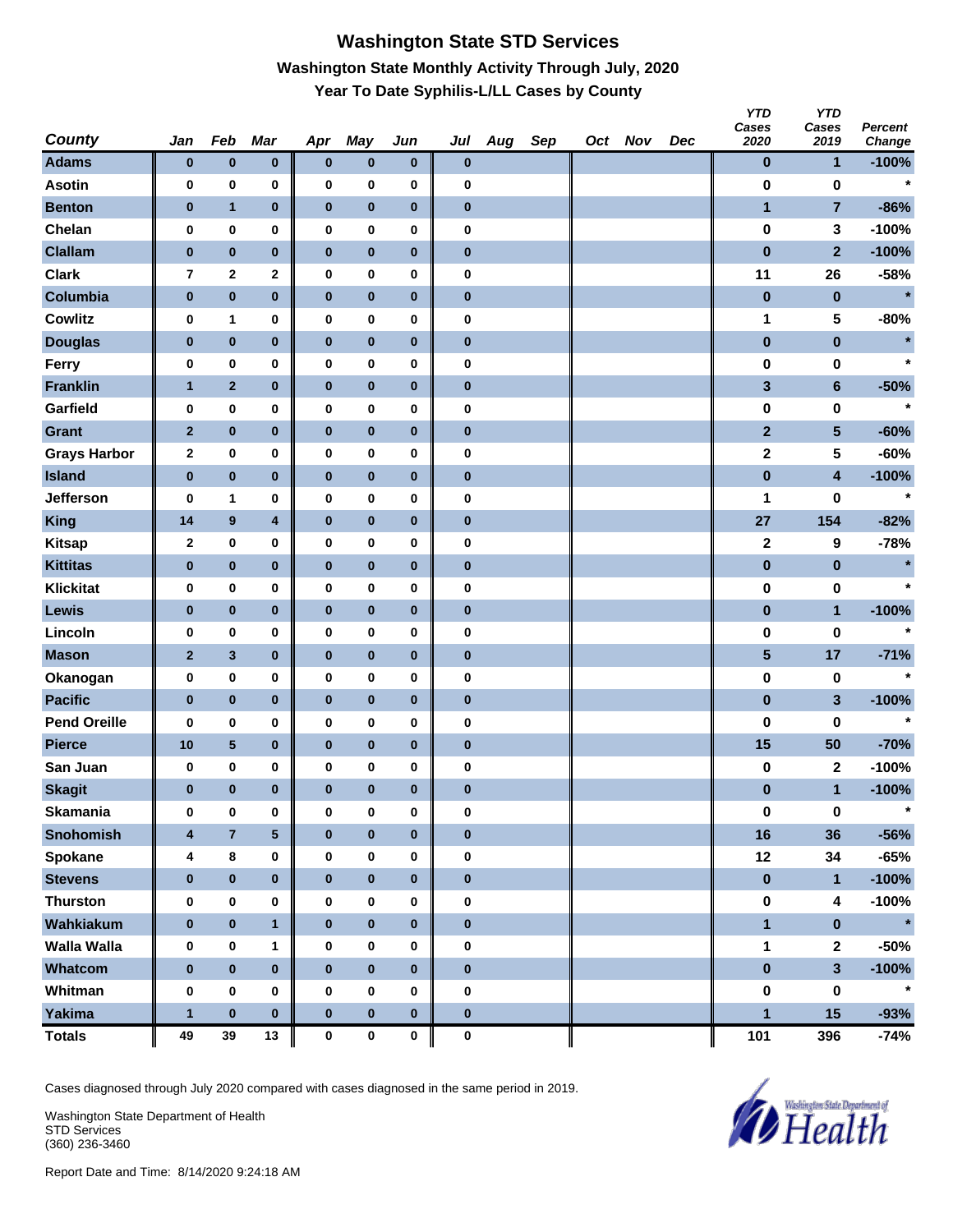# **Washington State STD Services Washington State Monthly Activity Through July, 2020 Year To Date Syphilis-EL Cases by County**

| <b>County</b>       | Jan          | Feb                     | Mar                     | Apr          | <b>May</b>   | Jun          | Jul                     | Aug | Sep | Oct Nov | Dec | <b>YTD</b><br>Cases<br>2020 | <b>YTD</b><br>Cases<br>2019 | <b>Percent</b><br>Change |
|---------------------|--------------|-------------------------|-------------------------|--------------|--------------|--------------|-------------------------|-----|-----|---------|-----|-----------------------------|-----------------------------|--------------------------|
| <b>Adams</b>        | $\bf{0}$     | $\pmb{0}$               | $\pmb{0}$               | $\pmb{0}$    | $\pmb{0}$    | $\bf{0}$     | $\bf{0}$                |     |     |         |     | $\bf{0}$                    | $\mathbf{1}$                | $-100%$                  |
| <b>Asotin</b>       | 0            | 0                       | 0                       | 0            | 0            | 0            | 0                       |     |     |         |     | 0                           | 0                           | $\star$                  |
| <b>Benton</b>       | $\bf{0}$     | $\mathbf{1}$            | $\mathbf{1}$            | $\pmb{0}$    | $\pmb{0}$    | $\mathbf{2}$ | $\pmb{0}$               |     |     |         |     | 4                           | $\overline{\mathbf{4}}$     | 0%                       |
| Chelan              | 0            | $\mathbf{1}$            | 0                       | $\mathbf 0$  | $\pmb{0}$    | 0            | 0                       |     |     |         |     | 1                           | $\mathbf 2$                 | $-50%$                   |
| <b>Clallam</b>      | $\pmb{0}$    | $\pmb{0}$               | $\bf{0}$                | $\pmb{0}$    | $\pmb{0}$    | $\pmb{0}$    | $\pmb{0}$               |     |     |         |     | $\bf{0}$                    | $\mathbf{1}$                | $-100%$                  |
| <b>Clark</b>        | 6            | 4                       | 3                       | 1            | $\mathbf{1}$ | 4            | 1                       |     |     |         |     | 20                          | 18                          | 11%                      |
| Columbia            | $\pmb{0}$    | $\pmb{0}$               | $\pmb{0}$               | $\pmb{0}$    | $\pmb{0}$    | $\pmb{0}$    | $\pmb{0}$               |     |     |         |     | $\bf{0}$                    | $\pmb{0}$                   | $\star$                  |
| <b>Cowlitz</b>      | 1            | 0                       | 0                       | 0            | 0            | 0            | 0                       |     |     |         |     | 1                           | 5                           | $-80%$                   |
| <b>Douglas</b>      | $\bf{0}$     | $\pmb{0}$               | $\bf{0}$                | 0            | $\bf{0}$     | $\pmb{0}$    | $\pmb{0}$               |     |     |         |     | $\pmb{0}$                   | $\pmb{0}$                   |                          |
| Ferry               | 0            | 0                       | 0                       | 0            | $\bf{0}$     | 0            | 0                       |     |     |         |     | $\pmb{0}$                   | 0                           | $\star$                  |
| <b>Franklin</b>     | $\mathbf{1}$ | $\pmb{0}$               | $\bf{0}$                | $\pmb{0}$    | $\bf{0}$     | $\pmb{0}$    | $\pmb{0}$               |     |     |         |     | 1                           | $5\phantom{.0}$             | $-80%$                   |
| Garfield            | 0            | 0                       | 0                       | 0            | $\pmb{0}$    | 0            | 0                       |     |     |         |     | 0                           | 0                           | $\star$                  |
| <b>Grant</b>        | $\pmb{0}$    | $\mathbf 2$             | $\bf{0}$                | $\pmb{0}$    | $\pmb{0}$    | $\mathbf{1}$ | $\mathbf{1}$            |     |     |         |     | 4                           | $\mathbf{2}$                | 100%                     |
| <b>Grays Harbor</b> | $\pmb{0}$    | 0                       | 0                       | $\mathbf 0$  | $\pmb{0}$    | 0            | 1                       |     |     |         |     | 1                           | 1                           | 0%                       |
| <b>Island</b>       | $\pmb{0}$    | $\pmb{0}$               | $\bf{0}$                | $\pmb{0}$    | $\bf{0}$     | $\pmb{0}$    | $\pmb{0}$               |     |     |         |     | $\bf{0}$                    | $\pmb{0}$                   | $\star$                  |
| Jefferson           | 0            | 0                       | 0                       | 0            | 0            | 0            | 0                       |     |     |         |     | 0                           | 0                           | $\star$                  |
| <b>King</b>         | 35           | 30                      | 25                      | 16           | 23           | 22           | 20                      |     |     |         |     | 171                         | 241                         | $-29%$                   |
| <b>Kitsap</b>       | $\mathbf 2$  | 0                       | 0                       | 0            | 0            | 1            | $\bf{0}$                |     |     |         |     | 3                           | 6                           | $-50%$                   |
| <b>Kittitas</b>     | $\bf{0}$     | $\pmb{0}$               | $\bf{0}$                | $\bf{0}$     | $\bf{0}$     | $\pmb{0}$    | $\pmb{0}$               |     |     |         |     | $\pmb{0}$                   | $\mathbf{1}$                | $-100%$                  |
| <b>Klickitat</b>    | 0            | 0                       | 0                       | 0            | $\bf{0}$     | 0            | 0                       |     |     |         |     | $\pmb{0}$                   | 0                           | $\star$                  |
| <b>Lewis</b>        | $\bf{0}$     | $\pmb{0}$               | $\pmb{0}$               | $\pmb{0}$    | $\bf{0}$     | $\pmb{0}$    | $\pmb{0}$               |     |     |         |     | $\pmb{0}$                   | $\pmb{0}$                   |                          |
| Lincoln             | 0            | 0                       | 1                       | 0            | $\pmb{0}$    | 0            | 0                       |     |     |         |     | 1                           | 0                           | $\star$                  |
| <b>Mason</b>        | $\pmb{0}$    | $\mathbf 2$             | $\mathbf{1}$            | $\pmb{0}$    | $\pmb{0}$    | $\pmb{0}$    | $\pmb{0}$               |     |     |         |     | 3                           | $\overline{7}$              | $-57%$                   |
| Okanogan            | 0            | 0                       | 0                       | 0            | $\pmb{0}$    | 0            | 0                       |     |     |         |     | $\pmb{0}$                   | 1                           | $-100%$                  |
| <b>Pacific</b>      | $\pmb{0}$    | $\pmb{0}$               | $\bf{0}$                | $\pmb{0}$    | $\bf{0}$     | $\pmb{0}$    | $\pmb{0}$               |     |     |         |     | $\pmb{0}$                   | $\bf{0}$                    | $\star$                  |
| <b>Pend Oreille</b> | 0            | 0                       | 0                       | 0            | 0            | 0            | 0                       |     |     |         |     | 0                           | 0                           | $\star$                  |
| <b>Pierce</b>       | $\sqrt{5}$   | $\bf 6$                 | $\bf8$                  | $\pmb{0}$    | $\pmb{4}$    | $\sqrt{5}$   | $\overline{7}$          |     |     |         |     | 35                          | 45                          | $-22%$                   |
| San Juan            | 0            | 0                       | 0                       | 0            | $\pmb{0}$    | 0            | $\bf{0}$                |     |     |         |     | 0                           | 0                           | $\star$                  |
| <b>Skagit</b>       | $\bf{0}$     | $\pmb{0}$               | $\bf{0}$                | $\pmb{0}$    | $\bf{0}$     | $\bf{0}$     | $\bf{0}$                |     |     |         |     | $\bf{0}$                    | $\mathbf{1}$                | $-100%$                  |
| <b>Skamania</b>     | $\bf{0}$     | 0                       | 0                       | $\bf{0}$     | $\pmb{0}$    | 0            | 0                       |     |     |         |     | $\pmb{0}$                   | $\pmb{0}$                   |                          |
| <b>Snohomish</b>    | $\mathbf{1}$ | $\overline{\mathbf{3}}$ | $\overline{\mathbf{2}}$ | $\mathbf{3}$ | $\mathbf{1}$ | $\mathbf{3}$ | $\mathbf{2}$            |     |     |         |     | 15                          | 26                          | $-42%$                   |
| Spokane             | ${\bf 5}$    | $\overline{\mathbf{r}}$ | 5                       | 4            | $\bf{2}$     | 3            | 4                       |     |     |         |     | 30                          | 56                          | -46%                     |
| <b>Stevens</b>      | $\bf{0}$     | $\pmb{0}$               | $\pmb{0}$               | $\bf{0}$     | $\pmb{0}$    | $\pmb{0}$    | $\pmb{0}$               |     |     |         |     | $\pmb{0}$                   | $\pmb{0}$                   | $\star$                  |
| <b>Thurston</b>     | $\mathbf 3$  | $\mathbf{1}$            | 0                       | 0            | $\pmb{0}$    | $\mathbf 2$  | 1                       |     |     |         |     | $\overline{7}$              | 11                          | $-36%$                   |
| Wahkiakum           | $\pmb{0}$    | $\pmb{0}$               | $\mathbf{0}$            | $\pmb{0}$    | $\pmb{0}$    | $\pmb{0}$    | $\pmb{0}$               |     |     |         |     | $\pmb{0}$                   | $\pmb{0}$                   | $\star$                  |
| Walla Walla         | 0            | 1                       | 0                       | 0            | 0            | 0            | 0                       |     |     |         |     | 1                           | 1                           | $0\%$                    |
| Whatcom             | $\pmb{0}$    | $\pmb{0}$               | $\mathbf{0}$            | $\bf{0}$     | $\pmb{0}$    | $\mathbf{1}$ | $\mathbf{1}$            |     |     |         |     | $\overline{2}$              | $\overline{\mathbf{4}}$     | $-50%$                   |
| Whitman             | $\pmb{0}$    | $\pmb{0}$               | 0                       | $\bf{0}$     | $\pmb{0}$    | 0            | $\bf{0}$                |     |     |         |     | $\pmb{0}$                   | $\pmb{0}$                   | $\star$                  |
| Yakima              | $\mathbf{1}$ | $\pmb{0}$               | $\mathbf{1}$            | $\pmb{0}$    | $\pmb{0}$    | $\mathbf{1}$ | $\overline{\mathbf{4}}$ |     |     |         |     | $\overline{7}$              | $\overline{\mathbf{4}}$     | 75%                      |
| <b>Totals</b>       | 60           | 58                      | 47                      | 24           | 31           | 45           | 42                      |     |     |         |     | 307                         | 443                         | $-31%$                   |

Cases diagnosed through July 2020 compared with cases diagnosed in the same period in 2019.

Washington State Department of Health STD Services (360) 236-3460